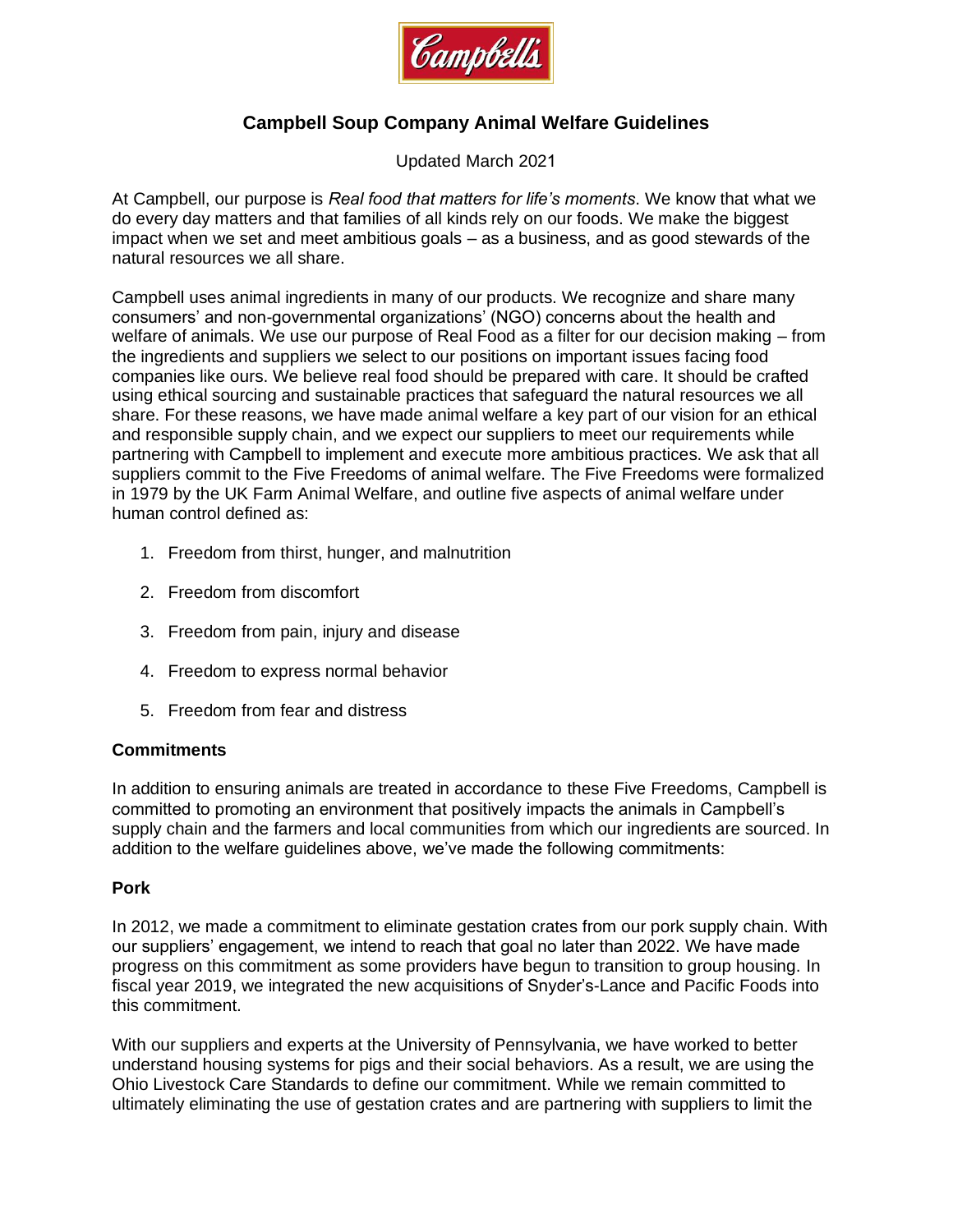

amount of time spent by pigs in crates, there may be occasions when keeping pigs out of group housing may be beneficial for the well-being of all pigs.

## **Eggs**

In 2016, we made a commitment to transition to the exclusive use of eggs from cage-free hens globally in our supply chain. With our suppliers' engagement, we intend to reach that goal no later than 2025. Campbell will continue to favor suppliers that supply eggs in a timely and costeffective manner from a cage-free environment, in addition to those suppliers that can provide audit and tracking reports for sourcing eggs from cage-free hens.

### **Antibiotics in Chicken**

All of our diced and canned chicken is sourced with "No Antibiotics Ever" (NAE).

### **Broiler Chicken Welfare**

In 2017, Campbell committed to working with our suppliers to improve the treatment of broiler chickens while thoughtfully addressing the impact of these standards on the farmers from whom we source. We will continuously work with NGOs, growers, suppliers, competitors and other industry stakeholders to identify cost-effective solutions for our industry. By 2024, we will aim to move our entire chicken meat supply to a higher standard of welfare, focusing on providing improved environments for chickens, including litter management and enrichments.

For our Pacific Foods products, we are committed to sourcing chicken certified at GAP 2 or higher by Global Animal Partnership by 2023. Changes such as these are complicated and require time, investment, and partnership to succeed- and must align with our commitment to ensuring access to good, affordable food for our consumers. We continue to aspire to the standards outlined in the [Better Chicken Commitment.](https://betterchickencommitment.com/)

### **Seafood**

Campbell currently uses a small amount of seafood in its products including clams, shrimp, crab and lobster. Clams make up the largest percentage of our seafood purchasing.

All our clams come from Marine Stewardship Council-certified fisheries. These clams are raised in U.S. waters and sourcing limits are managed by the National Oceanic and Atmospheric Administration (NOAA). NOAA maintains a quota on the number of clams harvested by any one source, safeguarding against over-harvesting of clams. The method of harvest our suppliers use is hydraulic dredging, which is classified as a 'good alternative' activity for clams by the Monterey Bay Aquarium Seafood Watch.

### **Animal Testing**

Campbell does not conduct, fund or commission any tests on animals in its food and beverages unless they are explicitly required by law. Where governmental agencies require animal tests to demonstrate ingredient safety, companies using those ingredients rely on third party testing. Campbell has shared our concern regarding the ethical and humane treatment of animals with our suppliers and we encourage the use of alternative testing methods whenever and wherever possible.